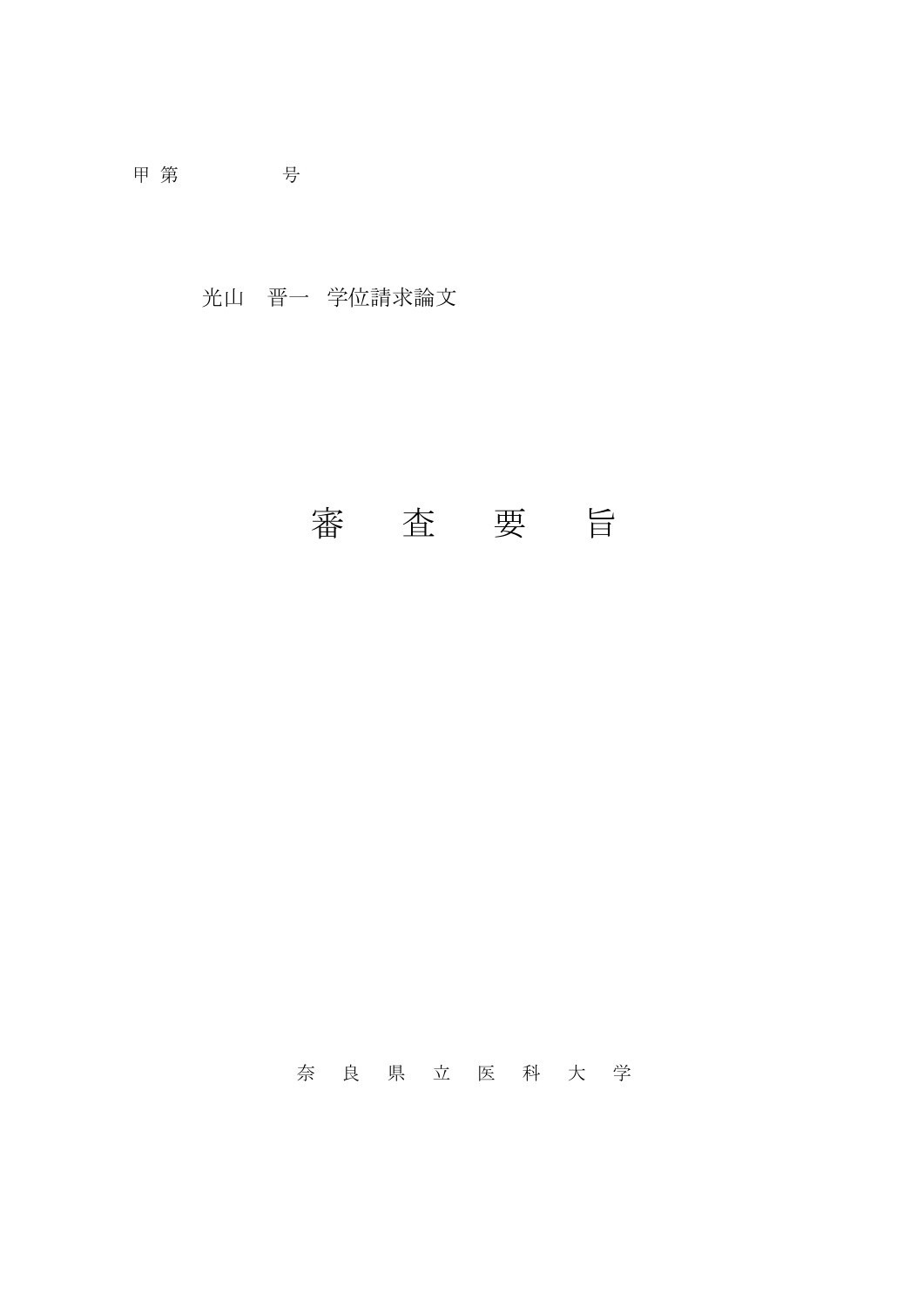論文審査の要旨及び担当者

| 報告番号<br>第<br>甲 |        | 号<br>氏 名 | 晋一<br>光山 |
|----------------|--------|----------|----------|
| 論文審査担当者        | 委員長    | 教<br>授   | 谷口<br>繁樹 |
|                | 副委員長   | 教<br>授   | 吉栖<br>正典 |
|                | 委員     | 教<br>授   | 斎藤<br>能彦 |
|                | 委員     | 特任教授     | 高木<br>都  |
|                | 委員     | 教<br>授   | 堀江<br>恭二 |
|                | (指導教員) |          |          |

主論文

Left ventricular mechanical and energetic changes in long-term isoproterenol-induced hypertrophied hearts of SERCA2a transgenic rats

SERCA2a 過剰発現ラットにおけるイソプロテレノール持続投与誘導肥大心の左室 力学的エネルギー学的性質の変化

> Shinichi Mitsuyama, Daisuke Takeshita, Koji Obata, Guo-Xing Zhang, Miyako Takaki Journal of Molecular and Cellular Cardiology 第 59 巻 95–106 頁 2013 年 6 月発行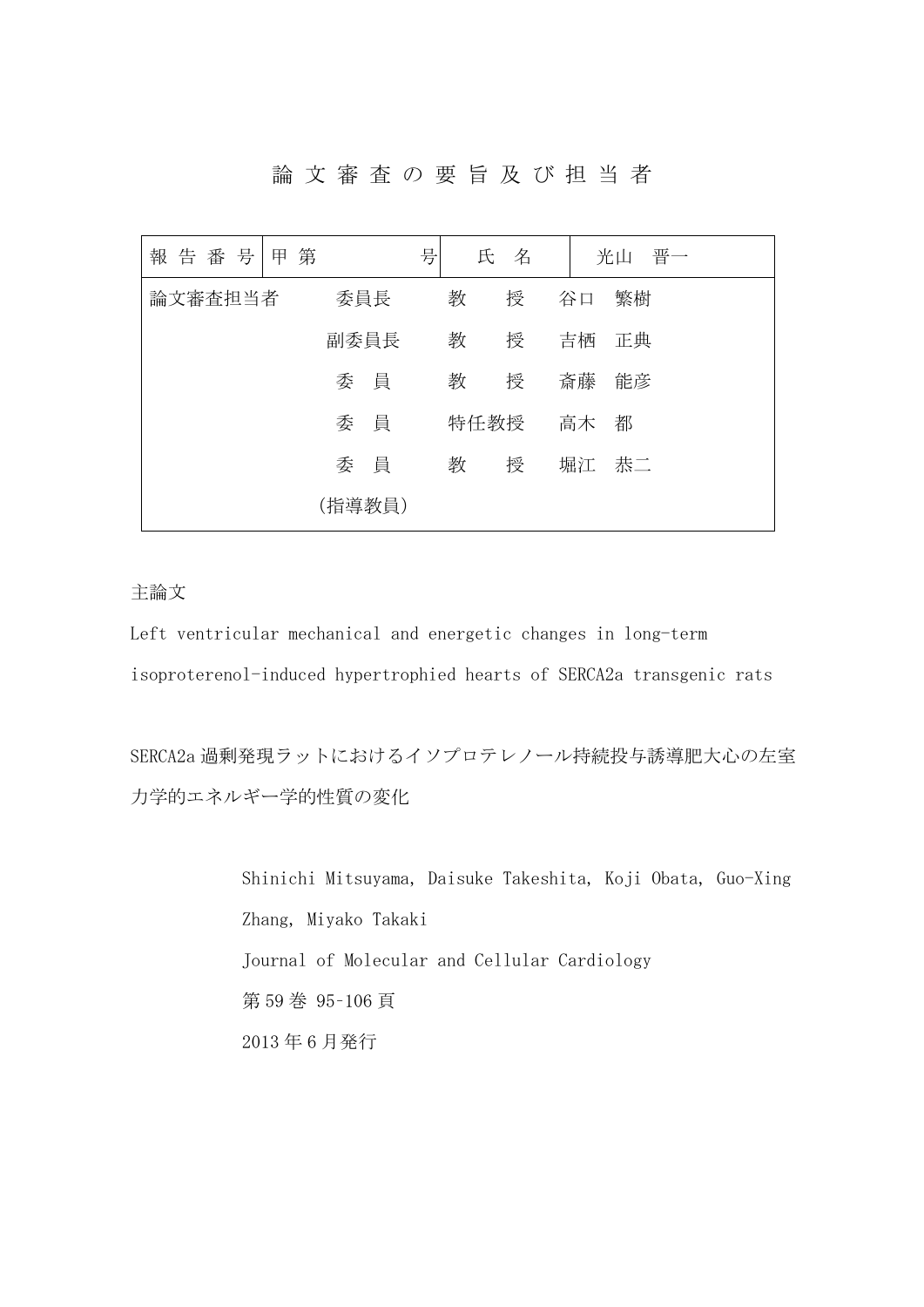## 論文審査の要旨

心不全という病態において、心臓の収縮、弛緩とカルシウム動態との関係が 注目されている。カルシウムハンドリングの観点からは、筋小胞体 Ca2+-ATPase(SERCA2a)が重要な役割を担っており、心不全治療の標的の一つと考 えられている。

本研究では、イソプロテレノール誘導肥大心における SERCA2a 過剰発現効果 を評価するために、SERCA2a 導入トランスジェニックラットモデルと、申請者ら が確立してきたラット摘出心臓血液交叉灌流の手法を用いて、左室の力学的、 エネルギー学的変化を解析している。その結果、イソプロテレノール4週投与 の心不全モデルでは、収縮性の酸素コストが低下し、エネルギー節約がなされ ていた。そしてこのことは、ミトコンドリアの酵素やカルシウムハンドリング 蛋白の発現解析から、ミトコンドリアにおける ATP 産生能の亢進によるもので あることを明らかにした。

以上より SERCA2a の長期過剰発現は、SERCA2a の蛋白量が低下している心不全 モデルにおいては有用であり、一つの治療標的となり得ることが示された。本 研究は、現在行われている SERCA2a を標的とした遺伝子治療の効果を解析する 上で重要な知見をもたらすものであり、臨床的にも意義のある研究である。十 分に学位に値すると評価する。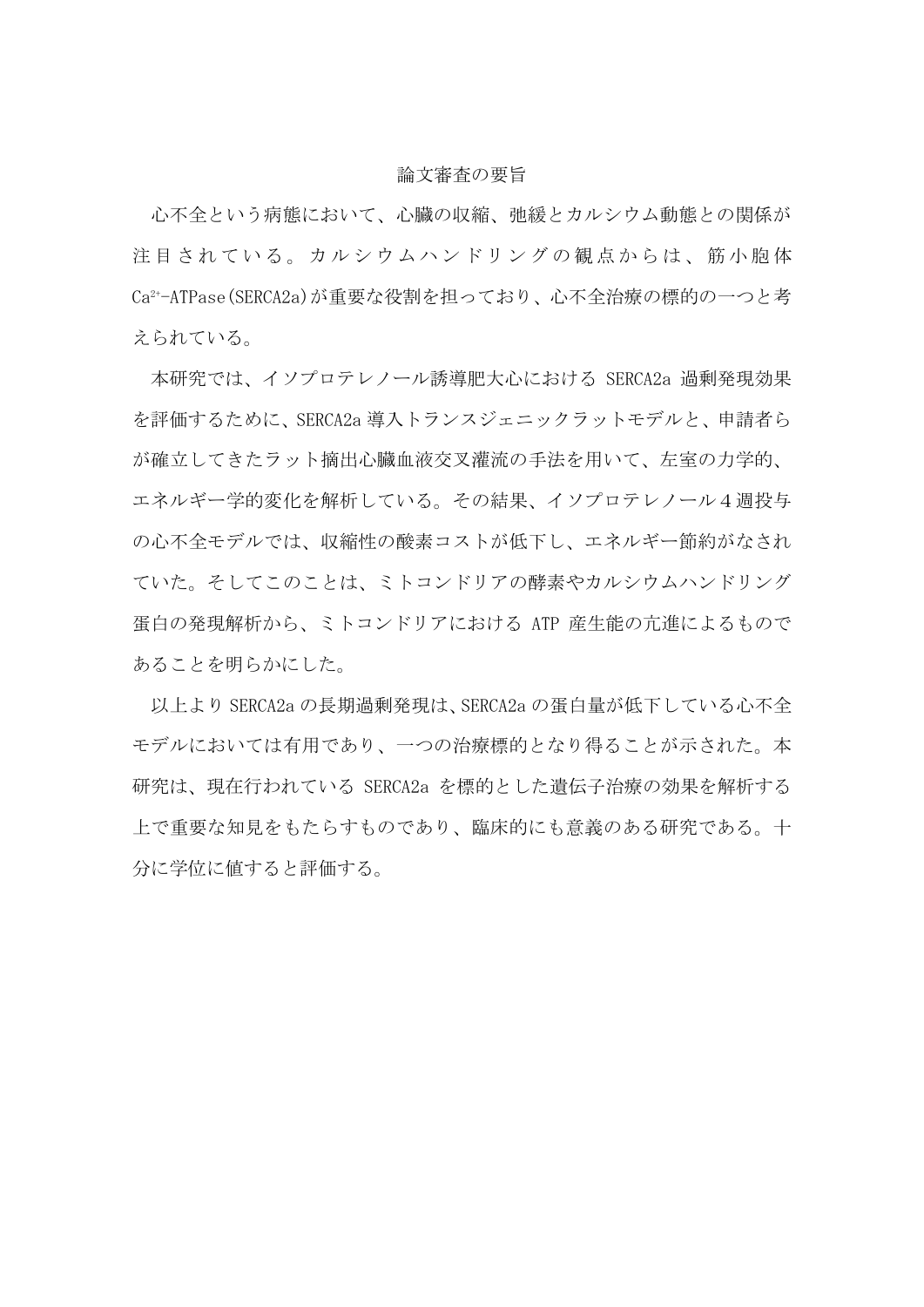1. A new calpain inhibitor protects left ventricular dysfunction induced by mild ischemia-reperfusion in in situ rat hearts.

> Takeshita D, Tanaka M, Mitsuyama S, Yoshikawa Y, Zhang G-X, Obata K, Ito H, Taniguchi S, Takaki M.

J Physiol Sci. 2013 Mar;63(2):113-23.

2. Reconstruction of the intraparenchymal pulmonary artery aneurysm. Nakamura H, Yamaguchi H, Nakao T, Oshima Y, Tokunaga N, Mitsuyama S, Takano T.

Gen Thorac Cardiovasc Surg. 2012 Jun;60(6):373-6.

3. Evaluation of left ventricular mechanical work and energetics of normal hearts in SERCA2a transgenic rats.

> Zhang G-X, Obata K, Takeshita D, Mitsuyama S, Nakashima T, Kikuta A, Hirabayashi M, Tomita K, Vetter R, Dillmann WH, Takaki M. J Physiol Sci. 2012 May;62(3):221-31.

- 4. NHE-1 blockade reversed changes in calcium transient in myocardial slices from isoproterenol-induced hypertrophied rat left ventricle. Hattori H, Takeshita D, Takeuchi A, Kim B, Shibata M, Matsuoka S, Obata K, Mitsuyama S, Zhang G-X, Takaki M. Biochem Biophys Res Commun. 2012 Mar 9;419(2):431-5.
- 5. NHE-1 participates in isoproterenol-induced downregulation of SERCA2a and development of cardiac remodeling in rat hearts.

Shibata M, Takeshita D, Obata K, Mitsuyama S, Ito H, Zhang G-X, Takaki M.

Am J Physiol Heart Circ Physiol. 2011 Nov;301(5):H2154-60.